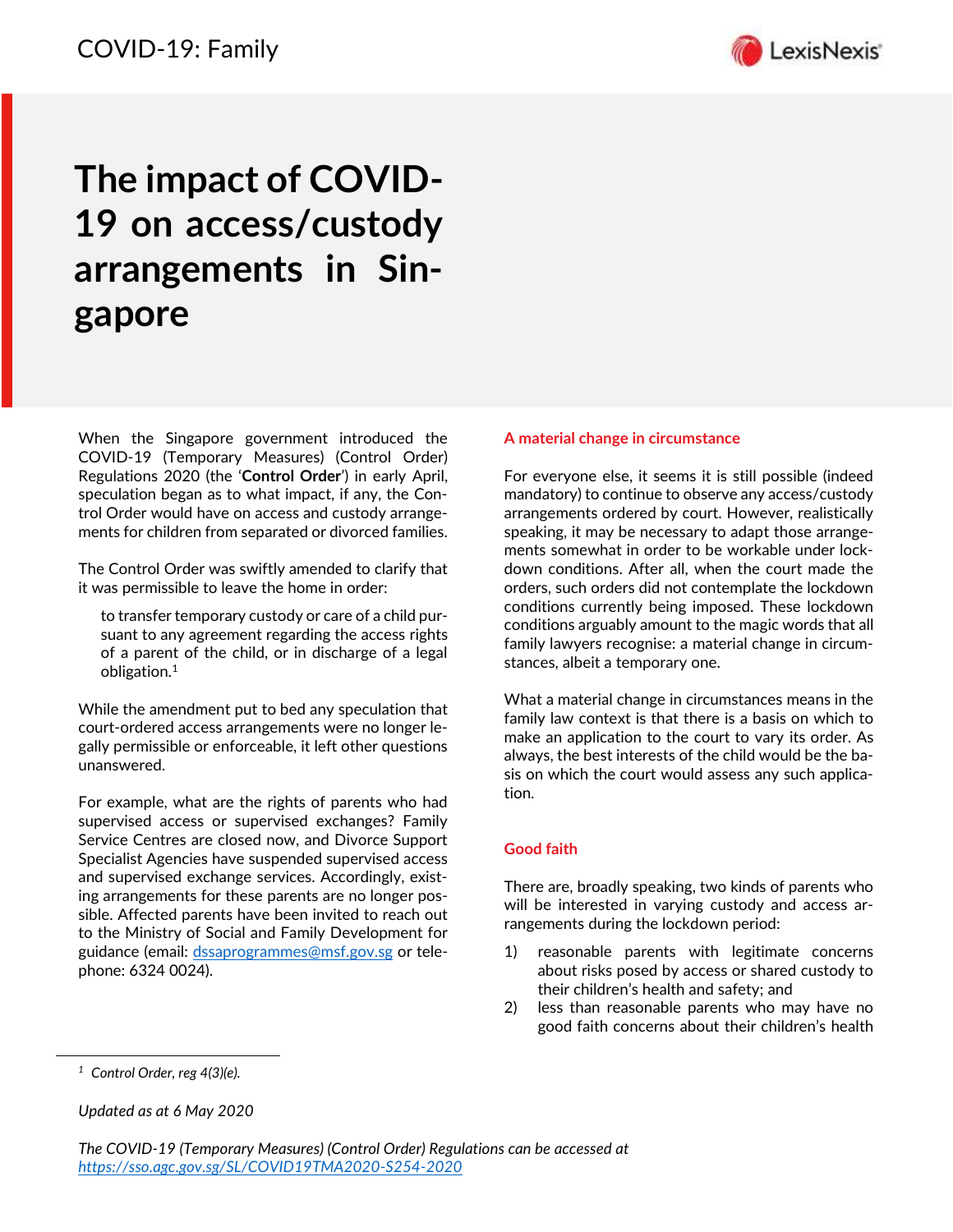and safety arising out of access or shared custody arrangements. Instead, their purpose might be to deprive the other parent of access to or shared custody of their children at any cost, and will exploit the present situation to try to do so.

Ultimately, the same broad parameters will be applied by the courts to both kinds of parents in assessing their reasonableness and the best interests of their children. However, from a parent's perspective, the tactical approach to dealing with each type of parent will be different.

When dealing with a reasonable parent with legitimate and rational concerns about the health risks associated with access or shared custody arrangements, the ultimate goal should be to consider those concerns in good faith and try to negotiate a mutually acceptable compromise that prioritises the best interests of the children without having to resort to legal action at all. If both parents have the best interests of their children at heart, this should be achievable.

When dealing with a less than reasonable parent, agreement is unlikely because that parent may not have legitimate concerns to address and little interest in reaching a compromise. Legal action will be unavoidable to enforce access and/or custody rights.

## **Legal action**

Whether it will be possible to commence legal action during the lockdown period depends on the facts of each case. Most cases will, however, only be heard after the lockdown. For a case to be heard earlier, the case would need to be time-sensitive and/or involve the urgent needs of the family. A family matter will not be heard during the lockdown merely because it would be convenient for the parties. However, in certain cases where there is a legitimate risk to the health and safety of a child, it may be possible to argue that an application for a variation an access or shared custody order is an essential and urgent application that must be heard during the lockdown period.

All other cases will have to wait until after the lockdown, at which point parents should have resumed the previous access or shared custody arrangements, in the absence of any 'stay at home' restrictions, rendering any such applications unnecessary.

## *Varying existing access or shared custody arrangements*

So what kind of relevant concerns might parents have that might necessitate adapting existing access or shared custody arrangements?

Perhaps a parent who wants to exercise access or shared custody is an essential worker or healthcare worker or lives with someone who is. Because these kinds of workers have to go out into the community and interact with other people in public who may be infected, the risk of them bringing the virus home and infecting the child is a legitimate concern that should be considered. If the child is infected through such exposure and then returns to the other parent's home, the child could infect that parent and any other family members living in that home.

Many healthcare workers around the world are voluntarily choosing to stay apart from their families during this time as they do not want to risk bringing the virus home and infecting their children. If a parent is a doctor or nurse or even a cook, public transport worker or delivery worker, it would not be entirely unreasonable for the other parent to ask whether access or shared custody could be suspended temporarily until the government decides it is safe enough to lift the lockdown.

The distance between the parents' homes and whether they can afford to avoid using public transport to ferry the child to and fro is arguably another relevant concern. Any prior stipulations that access must take place in public is now no longer workable and parents should try to agree that access will take place only at a parent's home.

Any planned overseas access might be understandably objectionable at this time. Whilst it is still legal for people to leave their homes for the purpose of leaving Singapore, a parent who feels comfortable taking a child on a flight for the purpose of a holiday during a global pandemic might reasonably be accused of having failed to give sufficient consideration to the best interests of the child.

If a parent is known to be regularly flouting the rules on staying at home or avoiding socialising, and evidence of this is available, it could reasonably be argued that by putting him or herself at risk in this way, that parent also puts the child at risk. Therefore, they should arguably not be permitted to continue to have access or shared custody until the risk of infection decreases significantly.

*Updated as at 6 May 2020*



*The COVID-19 (Temporary Measures) (Control Order) Regulations can be accessed at <https://sso.agc.gov.sg/SL/COVID19TMA2020-S254-2020>*